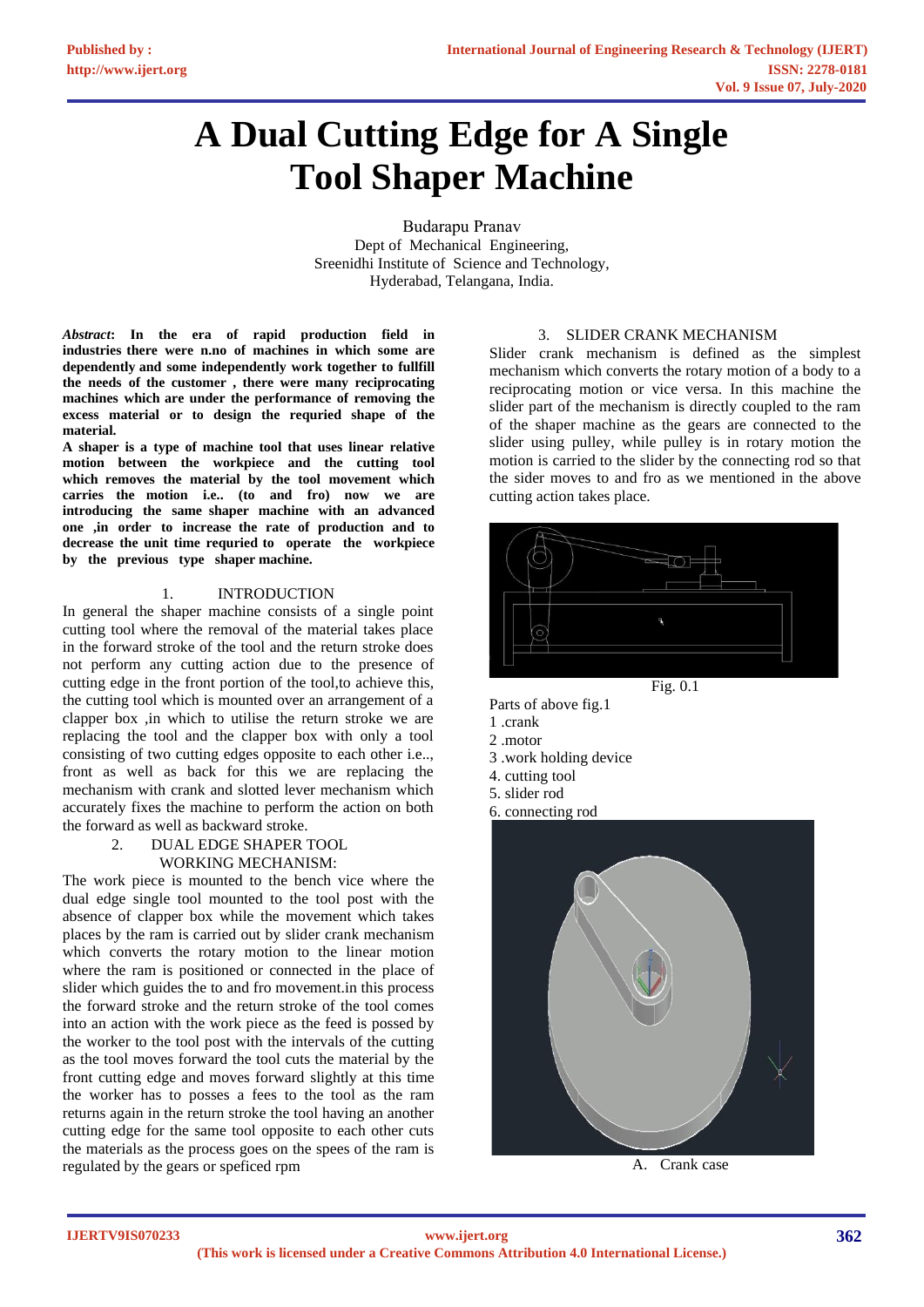

B.Work table



C.Slider



D.rod with u-shaped hook



E. work tool

# MODEL FIGURES DESIGNED IN SOFTWRE:





 $\overline{C}$